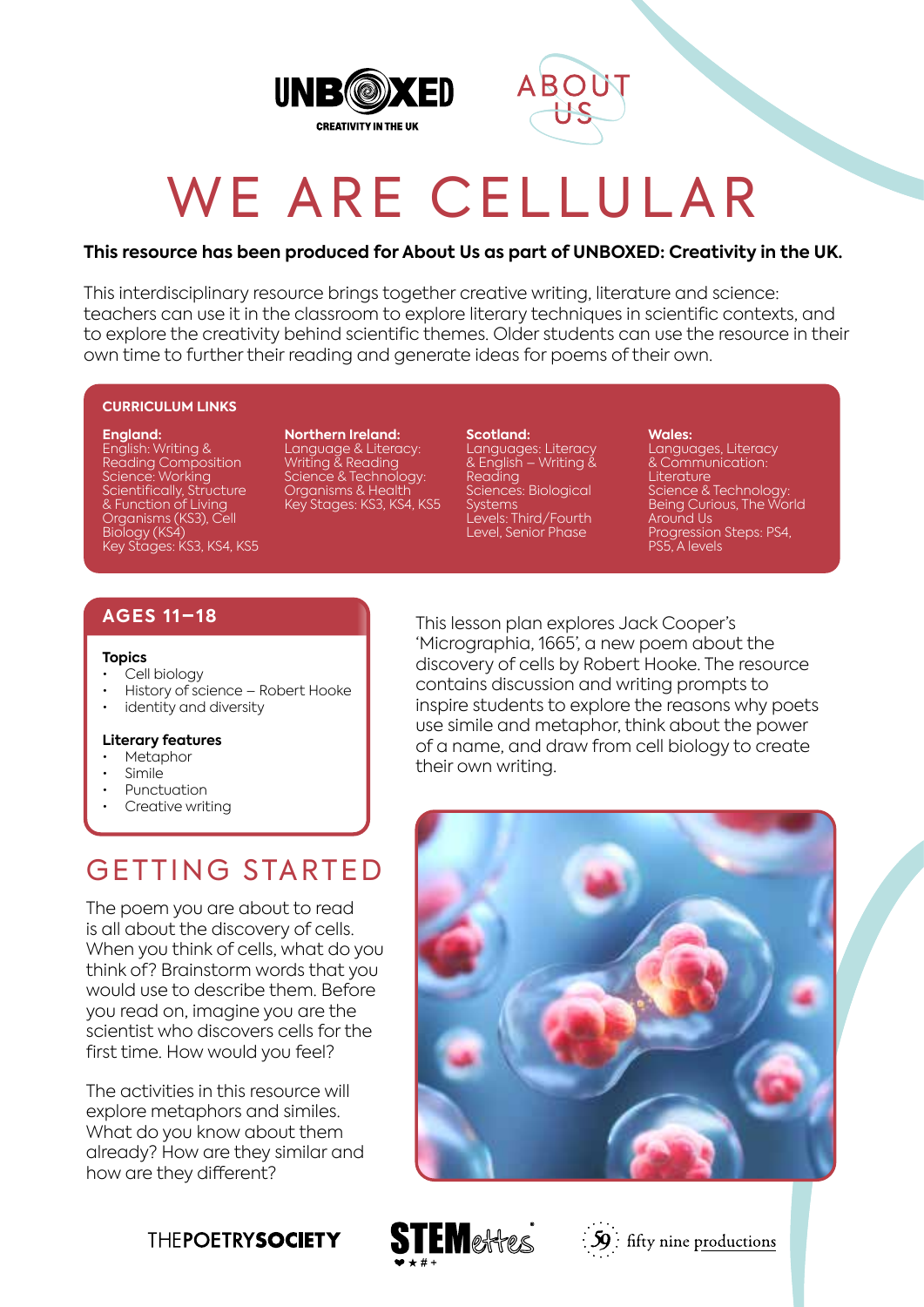# EXPLORING THE TOPIC

*The information in this resource was provided by Jack Cooper, the poet and scientist whose writing you are about to read, and fact-checked by Dr Darius Koester.*

# ABOUT CELLS

Cells are the smallest unit of life, meaning that every living thing is made of cells. Unicellular organisms consist of a single cell that carries out all essential life processes, such as feeding, digestion, and reproduction. Bacteria are unicellular organisms. Multicellular organisms are formed from many cells that work together, often specialising to do jobs that other cells in the same organism don't. A multicellular organism can have fewer than one hundred cells, or it can have trillions: the average human body is estimated to have approximately 30 trillion cells – more cells than there are stars in the Milky Way!





# THE DISCOVERY OF **CELLS**

Cells were discovered in 1665, over 350 years ago. This means we knew about cells more than a century before the United States of America was founded, decades before the piano was invented, and a whole year before the Great Fire of London!

When we think of cells, we tend to think of them as flat and unmoving. Perhaps this way of thinking goes all the way back to their discovery. Cells were discovered by Robert Hooke, an English scientist. He used a handmade microscope to study slices of dead cork, and became the first human in history to see cells. With more advanced microscopes, we now know that cells are actually quite lively!

The average human cell is around 10 micrometres in diameter, meaning they are 100,000 times smaller than you are! To put that into perspective, if you were 100,000 times bigger, your head would reach into space and each hand would be the size of Mount Everest.

Their size is part of what makes cells difficult to study. We may have known about cells in 1665, but it was centuries before technology developed to a point where real progress could be made in understanding them.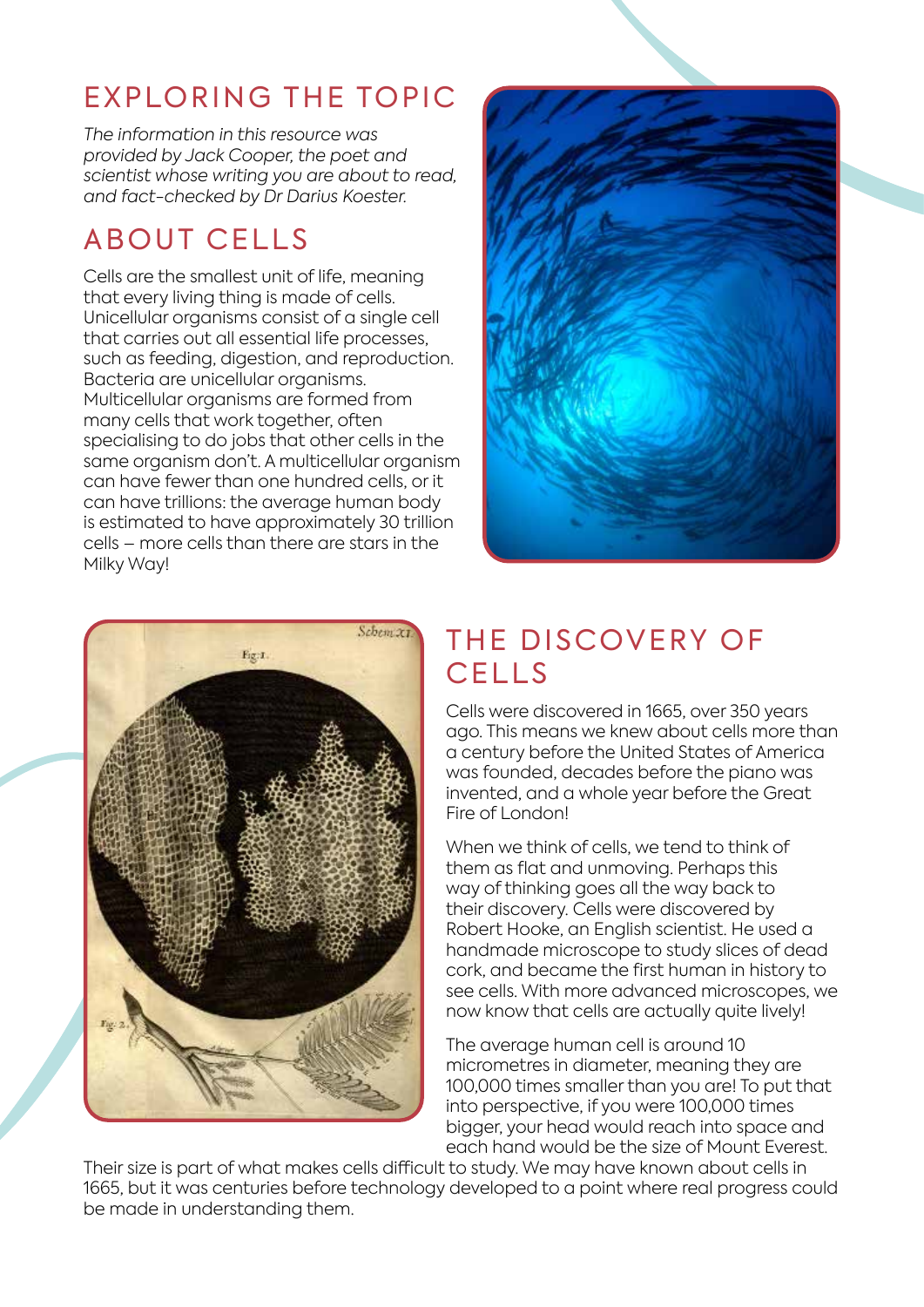# CELL MIGRATION

Cell migration is the deliberate movement of cells in response to information from their surroundings. Unicellular organisms might migrate to find nutrients, or to move into an area with a temperature that better suits them, while there are many reasons that individual cells within a multicellular organism might migrate. Some reasons cells migrate include:

- Immune cells chase invading bacteria.
- Platelets travel to wounds to help them heal.
- Neural crest cells migrate through embryos to make sure the nervous system develops.

Cells can also migrate in groups, which we call **collective migration**. Interestingly, there are similarities between how groups of cells move and how groups of animals move. Think of flocks of birds, shoals of fish, and swarms of insects: the group wants to reach their destination as quickly as possible without getting lost, without the animals crashing into one another, or getting separated.

The way these groups work together to move can be mathematically modelled, and it seems that collectively migrating cells and groups of animals share some strategies in how individuals communicate and share information with one another, how they keep a consistent distance between one another, and how they respond to obstacles and threats.

By studying one group, scientists gain insights into the other. Since cell migration happens so often in multicellular organisms, diseases can be caused by cell migration going wrong. If scientists can better understand how cells migrate, they can understand how and when it might go wrong, and look into ways to stop that from happening.

# CELL MIGRATION MECHANISMS

There are many ways that cells can migrate. For example, bacteria use tail-like flagella to push themselves forward, rotating like propellers.

Human cells use their **cytoskeleton** to move. Think about the role of your skeleton in your body: it helps your body keep its shape, protects and holds your organs in place, and helps you walk – by contracting or relaxing muscle that is attached to bone, you can move your legs. The cytoskeleton does a similar thing for your cells. Molecules called F-actin and myosin attach themselves to the plasma membrane of a cell. Their contraction and relaxation moves the plasma membrane, and by coordinating this process across large areas of the plasma membrane, the entire cell moves.

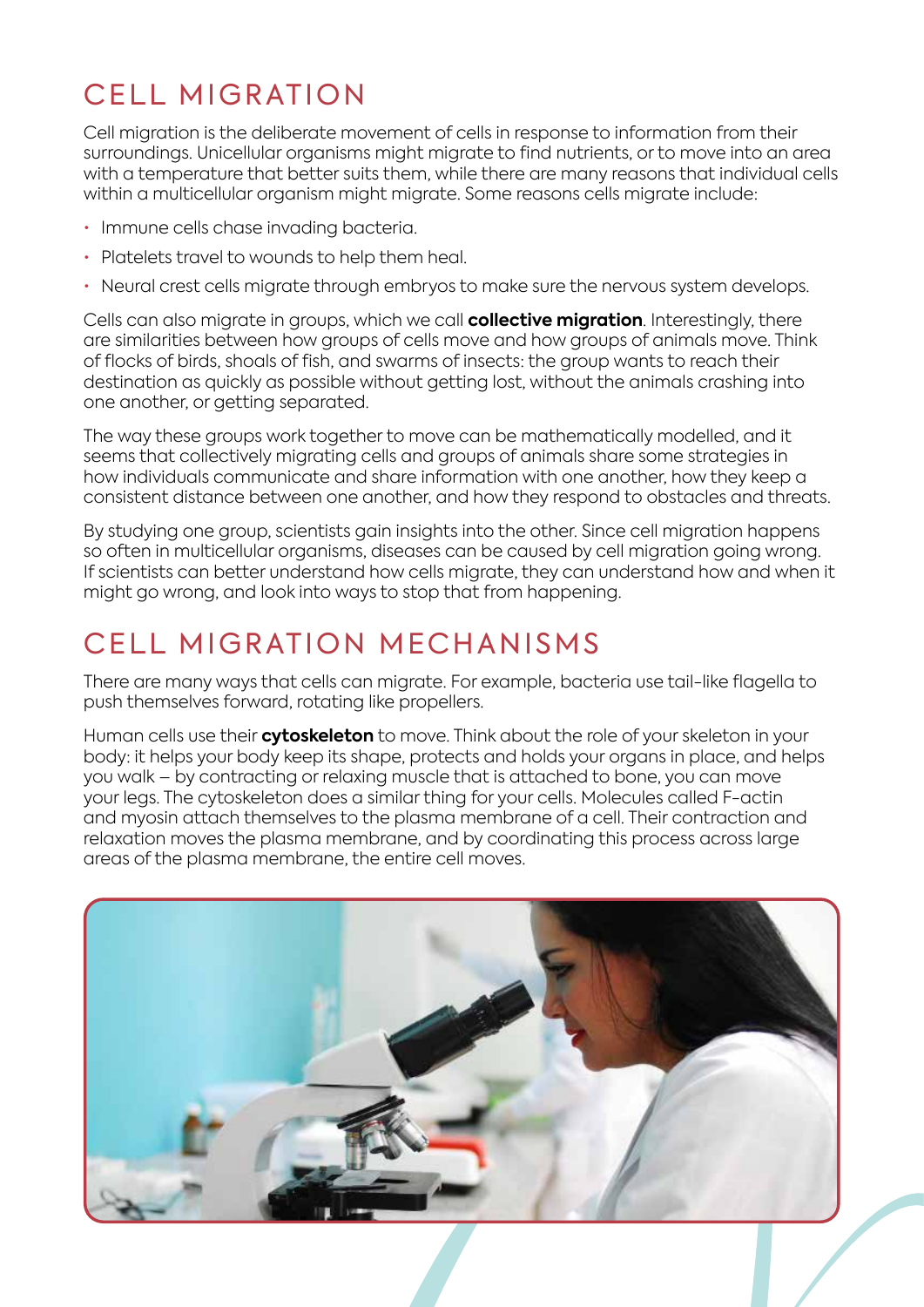## NOW LET'S THINK ABOUT THIS TOPIC IN THE FORM OF A POEM…

Here is 'Micrographia, 1665', by Jack Cooper

### **MICROGRAPHIA, 1665**

Robert Hooke – on observing the rigid, repeating pores in a piece of cork

laid out like a lattice of hollow bricks

under the lens of his hand-made microscope – christened them cells, thinking of the minute rooms monastics would seal themselves in, or a microscopic prison petrified beneath his gaze.

But if he had seen living tissue, cells dancing along a Petri dish like water droplets in a frying pan, what would he have named them?

Comets.

Quicksilver.

Self-slung slingstones.

How would the first human in history to see the building blocks of a body think of his own?

Curiosity is a dividing cell; something that can't help but make more of itself.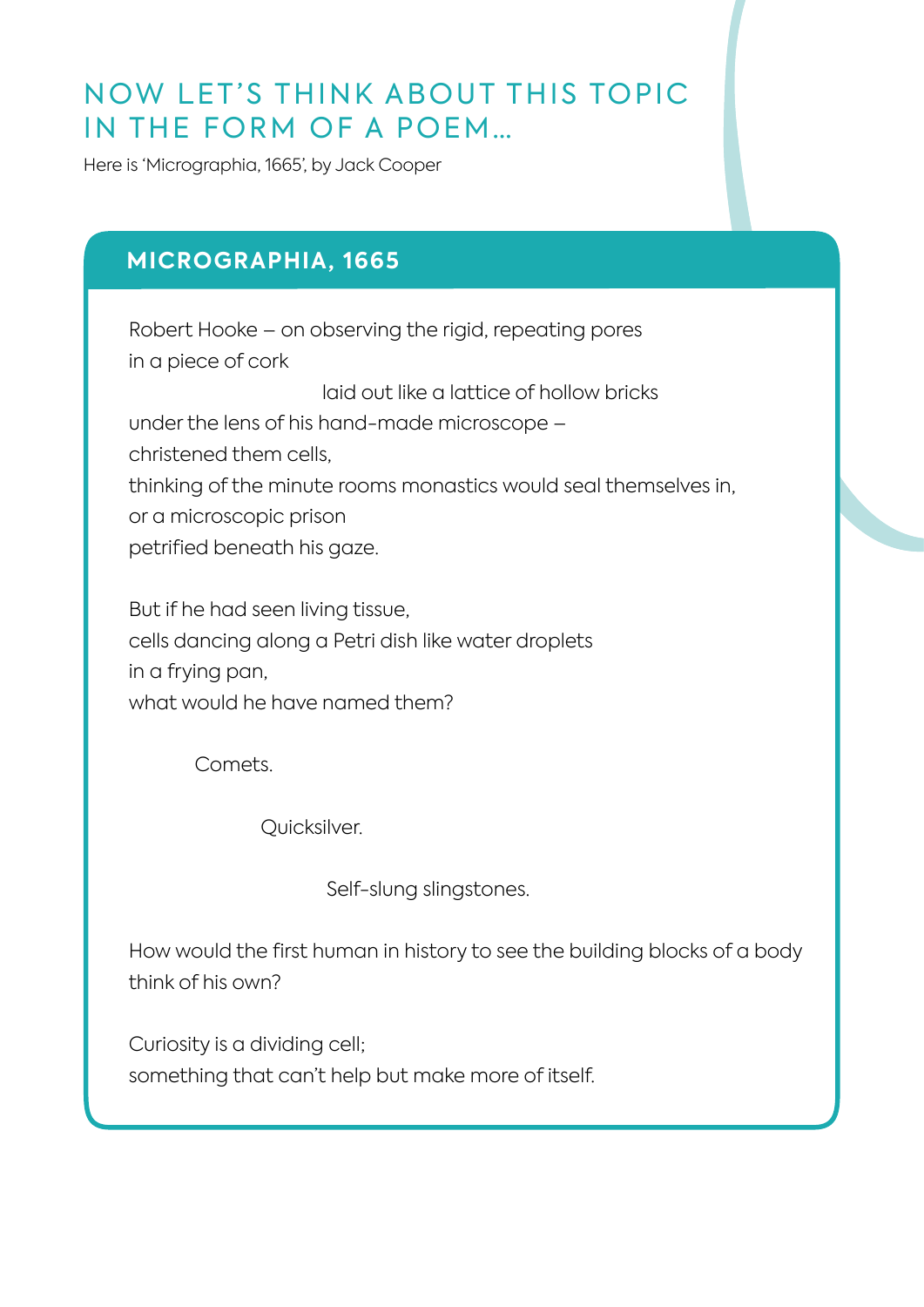**Read through 'Micrographia, 1665': you could do this together as a class or quietly to yourself if you're using this resource independently. Think about the following discussion points. You could talk to a partner about them or jot down some ideas.**

### **THEMES AND FORM**

- What do you think the themes of the poem are? Why do you think the poet, and poets in general, might choose to write about cells and other scientific topics? Did the poem help you see or understand cells in a way that the scientific background didn't?
- Why do you think the poet chose not to write from the perspective of Robert Hooke? How might the tone of the poem be different if it were written from Hooke's point of view?
- The poem uses dashes, indentations, and a semi-colon. Read the poem out loud, by yourself or as a group. How did these features of punctuation influence your reading of the poem? Why do you think the poet would want to guide the reader in this way?
- Think about the line breaks. How does their placement affect the emphasis and impact of a phrase?
- Look again at this sentence: 'How would the first human in history to see the building blocks of a body / think of his own?'. What do you think the poet meant by this? Can you think of how line breaks might have been use differently here? How would that have changed the poem?





### **METAPHOR AND SIMILE**

In groups, identify the metaphors and similes used in the poem. Now choose one metaphor in the poem to focus on. Can you describe how it works and what makes it an effective metaphor? Rewrite that metaphor as a simile. Does this change how it impacts the reader? Why?

Metaphor and simile have important roles in both poetry and scientific communication. Scientists have to use very precise language so they can describe complicated concepts accurately, but they also need to make their communication accessible, particularly when their field of expertise has an impact on the general public. Simile and metaphor can be useful in explaining science. For example, during the Covid-19 pandemic, England's Deputy Chief Medical Officer, Jonathan van Tam, became known for his use of metaphor in explaining aspects of public health. Talking about the development of vaccines, he said: "It's clear in the first half, the away team gave us an absolute battering, and what we've done now is it's the 70th minute, they got a goal, and in the 70th minute we've now got an equaliser." Take a look at more of his metaphors in this BBC article. How do you think metaphor made his message clearer?

Look back at the 'Exploring the topic' section of this resource. How many examples of metaphor and simile can you find? How did it help you understand the way cells behave?

Poets are also very precise in their use of language, and they also draw frequently on simile and metaphor. Why do you think poets use metaphor and simile? Is it for the same reasons that metaphors and similes were used in the scientific background section?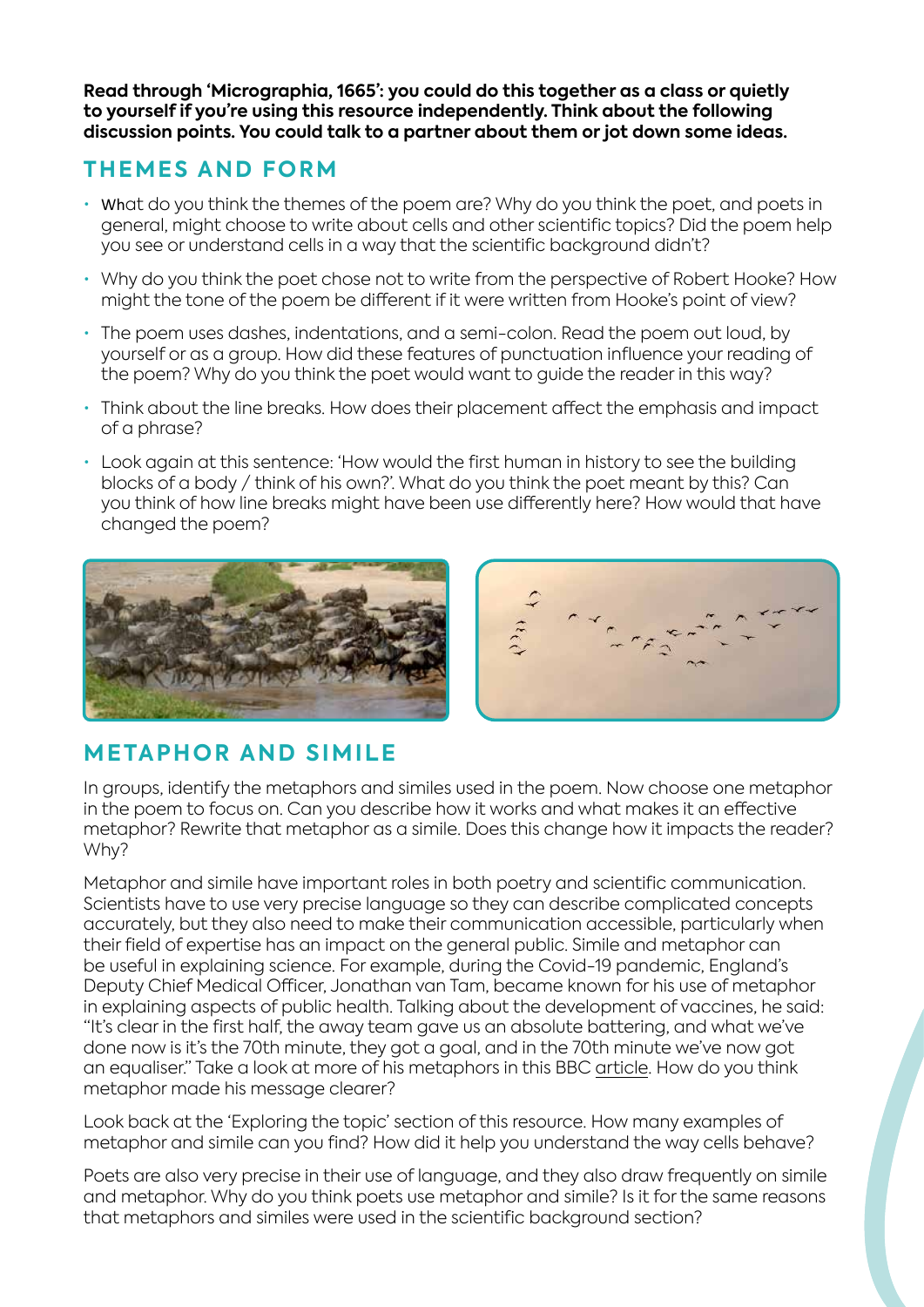### **THE METAPHOR OF NAMES**

Names are powerful: they can influence how we think about something. Can you think of some objects or brands whose names influence our perception of it? Discuss the relationship between name and identity in the following. Are any of these metaphorical?

- Facebook
- Manchester United
- Galaxy Chocolate
- Jaguar cars

When scientists discover something, they often have the honour of naming it. So when Robert Hooke looked at slices of dead cork through his microscope, he saw that the cork was made of highly organised structures that were similar in size and shape. They reminded him of small rooms in monasteries called 'cells', so he named his discovery after them, creating a metaphor.

'Micrographia, 1665' imagines what cells would have been named if Robert Hooke had seen living, migrating cells instead of dead cork. Discuss the three names in the poem. Is there a common theme? Why do you think the poet chose these metaphors? What do they tell the reader about 'living tissue'?

Earlier, we brainstormed words that we would use to describe cells. Read through that list again. Do you think that list would have been different if cells had been named after comets, quicksilver, or slingstones instead?

Imagine cells were only just discovered today. What would you name them? Perhaps you'd name cells after something that reminds you of how they look, like a football, or something that reminds you of how they move, like a slug? Be as imaginative as you want! There's no wrong answer as long as you can think of a reason for the name.

What else could you rename? As a group, choose one or two objects from the list below and think of metaphors that could describe them. For example, a racing car could be called a greyhound. Have fun!

- Lamp
- Pen
- Computer
- Eraser
- Pillow
- Shoe
- Cardboard box
- Book
- Mirror
- Mobile phone
- Wallet
- TV
- Car
- Chair
- Tree
- Football

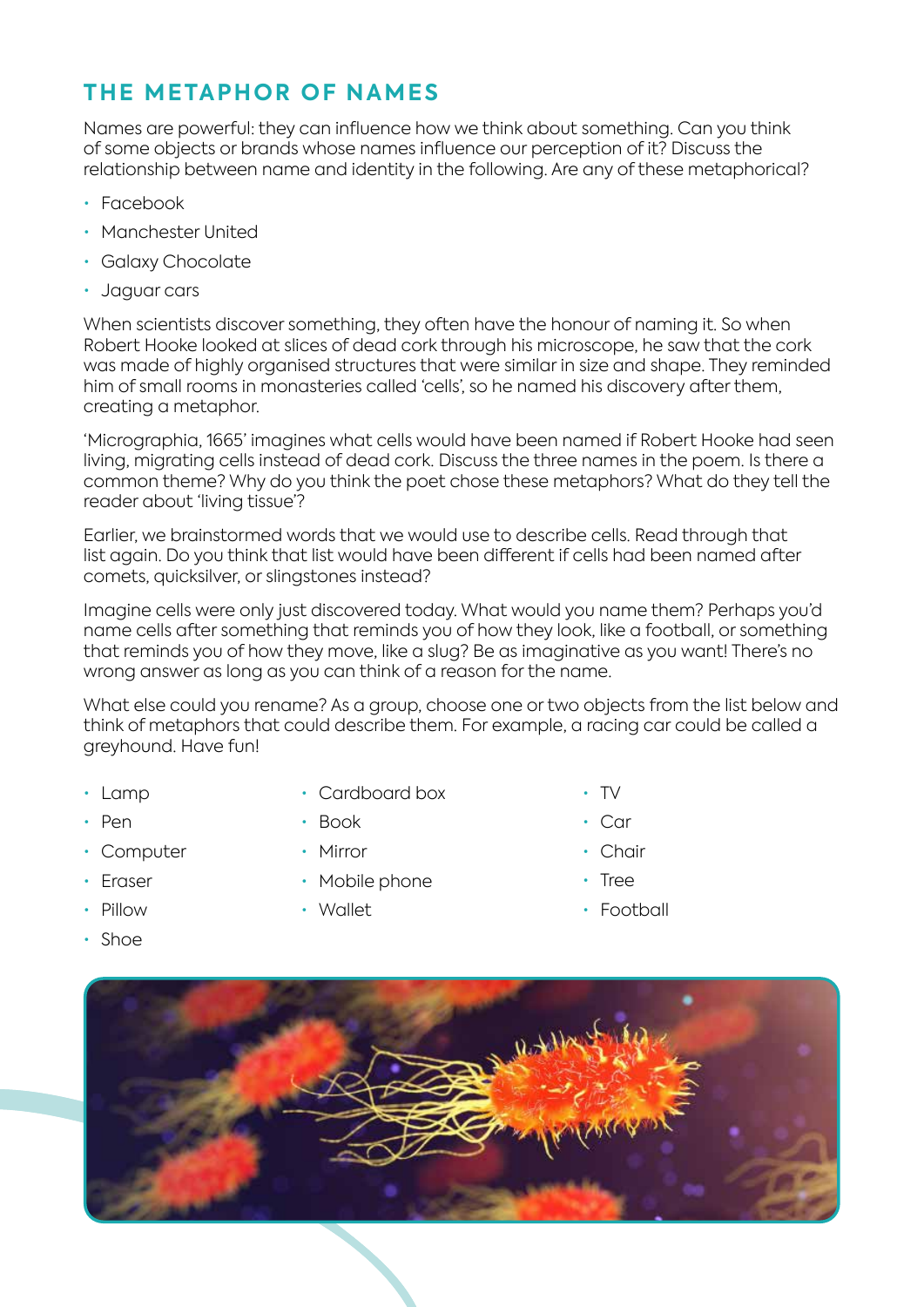# WRITING YOUR OWN POEM

There are lots of different approaches to writing a poem. No approach is right or wrong: it's about finding what works for you. Here are four ideas to get you started.

#### **SIMILES**

In the 'Exploring the topic' section, the reader's body was compared to Mount Everest to help them understand how small cells are. Write a poem where you use similes to help the reader understand something. This might be an unusual object or situation. It might be a complicated emotion. Whatever it is, take advantage of how similes let you make unexpected and exciting comparisons.

### **CELLS ON THE MOVE**

Watch one of the migrating cell videos that are provided below in the Further Resources section. Using metaphor and simile, write a poem that describes what you see. What stands out to you? You might focus on how the cells move, or on how the collectively migrating cells work together. The 'Exploring the topic' section also has some ideas you could explore: perhaps you want to write about how a group of cells is like a shoal of fish?

### **CELLS AS THE MUSE**

Write a poem that uses cells to explore another topic. For example, platelet cells migrate to wounds to help them heal: could this be used as a metaphor for your friends and family getting you through a tough time? Cells are beautiful and complex, but they can't be seen with the naked eye: what else can't people see?

### **DISCOVERY**

'Micrographia, 1665' is about the discovery of cells. Write a poem about a different moment of discovery, and how it changed the world. This could be personal. How did it feel when you discovered a sport you love? How did it feel when you realised you'd met a new friend? Or you could write a poem about another scientific discovery. What would it be like to be the first human in history to start a fire?

This resource and the poem contained within it, 'Micrographia, 1665!' were written by poet and scientist Jack Cooper. Jack Cooper is a poet and scientist, researching embryonic immune cell migration. He has performed on BBC CWR and BBC Hereford & Worcester, and was a mentee on the BBC Words First Developmental Scheme with Young Identity. You can read more of Jack's poems here.



Poem 'Micrographia, 1665' © Jack Cooper.